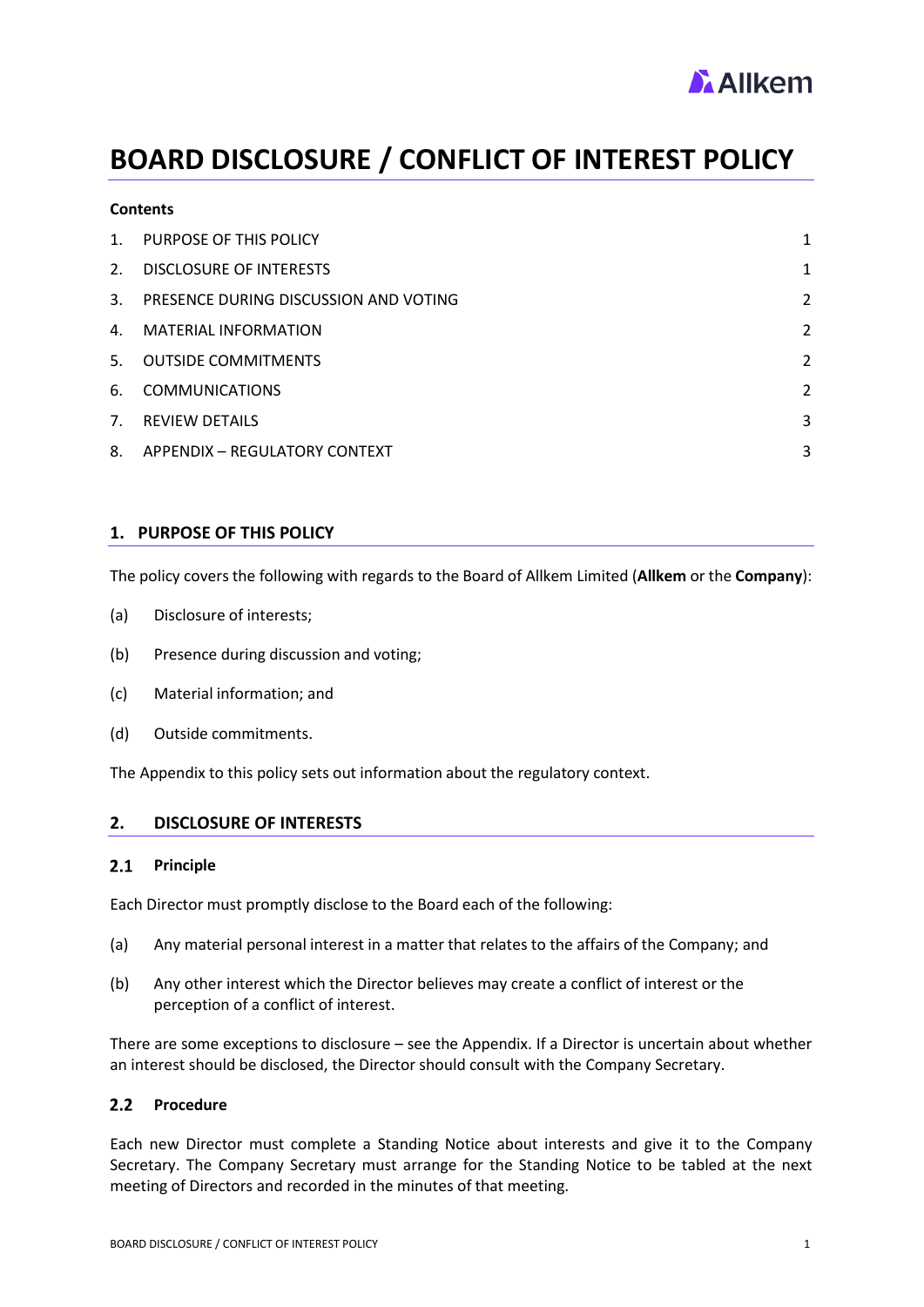

If there is a change in interests, the Director must give the Company Secretary information about the change as soon as practicable. The Company Secretary must arrange for the updated Standing Notice to be tabled at the next meeting of Directors and recorded in the minutes of that meeting.

The Company Secretary maintains Standing Notices about interests for each Director and must give copies to each new Director of all current Standing Notices when the Director starts.

If a matter arises at a Board meeting in which a Director has an interest not already disclosed, the Director must make the disclosure at the meeting. The interest must be recorded in the minutes.

# <span id="page-1-0"></span>**3. PRESENCE DURING DISCUSSION AND VOTING**

A Director who has a material interest in a matter being considered at a Directors' meeting may not be present at that meeting while the matter is being considered and may not vote on that matter. The Board minutes must record the interested director leaving the meeting before the discussion and returning after the vote.

However, the Director may be present and vote, if either of the following apply:

- (a) The Directors present at the meeting (who are not affected by a material interest at that time) resolve that the interest should not disqualify the Director from being present or from voting; or
- (b) The Director would otherwise be entitled to be present and to vote under the Corporations Act.

*Example:* The interest arises because the Director is a shareholder of the Company and is held in common with other shareholders of the Company.

In the case of other interests in a matter being considered at a Directors' meeting, the Director should consider whether to be present and to vote in relation to the matter.

# <span id="page-1-1"></span>**4. MATERIAL INFORMATION**

If a Director has a conflict of interest (regardless of whether the Director is present when the matter is being considered) or if the Director is aware of a matter that is material to a decision by the Board, the Director must bring this to the attention of the Board or Chair before the Board considers the matter.

# <span id="page-1-2"></span>**5. OUTSIDE COMMITMENTS**

A Director must not accept any appointments that conflict with their position as a Director of the Company or could reasonably be perceived to interfere materially with the exercise of their unfettered and independent judgment.

Before accepting any directorship or public appointment, the Director must inform the Chair, so that any possible conflict, regulatory or other implications (including time commitments) can be considered.

#### <span id="page-1-3"></span>**6. COMMUNICATIONS**

If you have a questions or comments about this policy or need further information, please contact the Company Secretary.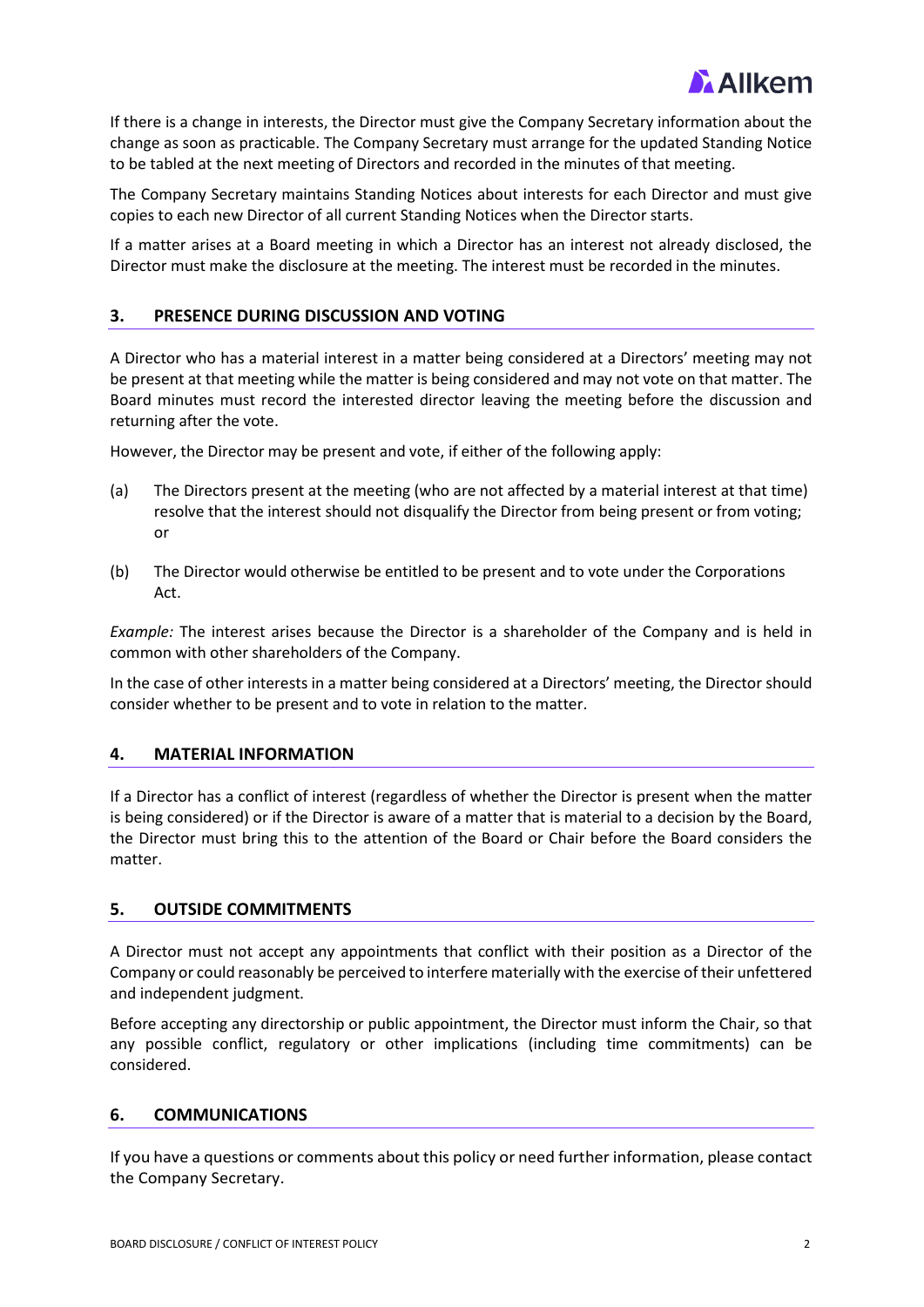

# <span id="page-2-0"></span>**7. REVIEW DETAILS**

This policy was last reviewed and updated by Allkem Limited on 31 July 2020.

# <span id="page-2-1"></span>**8. APPENDIX – REGULATORY CONTEXT**

### 8.1 Disclosure

Obligation to disclose

A conflict of interest must be disclosed to the Board. This obligation is on the Director as an individual. If the interest is a "material personal interest", a failure to disclose the interest is an offence.<sup>1</sup>

### How to disclose

The Corporations Act sets out the requirements in relation to disclosure of a "material personal interest". This procedure can be adopted for other conflicts that do not comprise a "material personal interest". Under the Corporations Act, a director may give a specific notice or a standing notice about an interest.

**Specific notice**: To give a specific notice, the following applies.<sup>2</sup>

The notice must give details of both of the following:

- (a) The nature and extent of the interest; and
- (b) The relation of the interest to the affairs of the Company.

The notice must be given at a Directors' meeting as soon as practicable after the Director becomes aware of their interest in the matter.

The details must be recorded in the minutes of the meeting.

**Standing notice:** To give a standing notice, the following applies.<sup>3</sup>

The notice must give details of the nature and extent of the interest.

The notice must be given in either of the following ways:

- (a) At a Directors' meeting (either orally or in writing);
- (b) To other Directors individually in writing. The notice is treated as given when it has been given to every Director. In addition, the notice must be tabled at the next Director's meeting after it is given;
- (c) The Director must make sure that the nature of the extent of the interest disclosed in the standing notice is recorded in the minutes of the meeting at which the standing notice is given or tabled;
- (d) The standing notice takes effect as soon as it is given. However, it ceases to have effect in each of the following cases:
	- (i) In relation to a particular interest, if the nature or extent of the interest materially increases above that disclosed in the notice;
	- (ii) If a new Director is appointed, until the new Director is given the standing notice.

<sup>1</sup> Corporations Act, section 191.